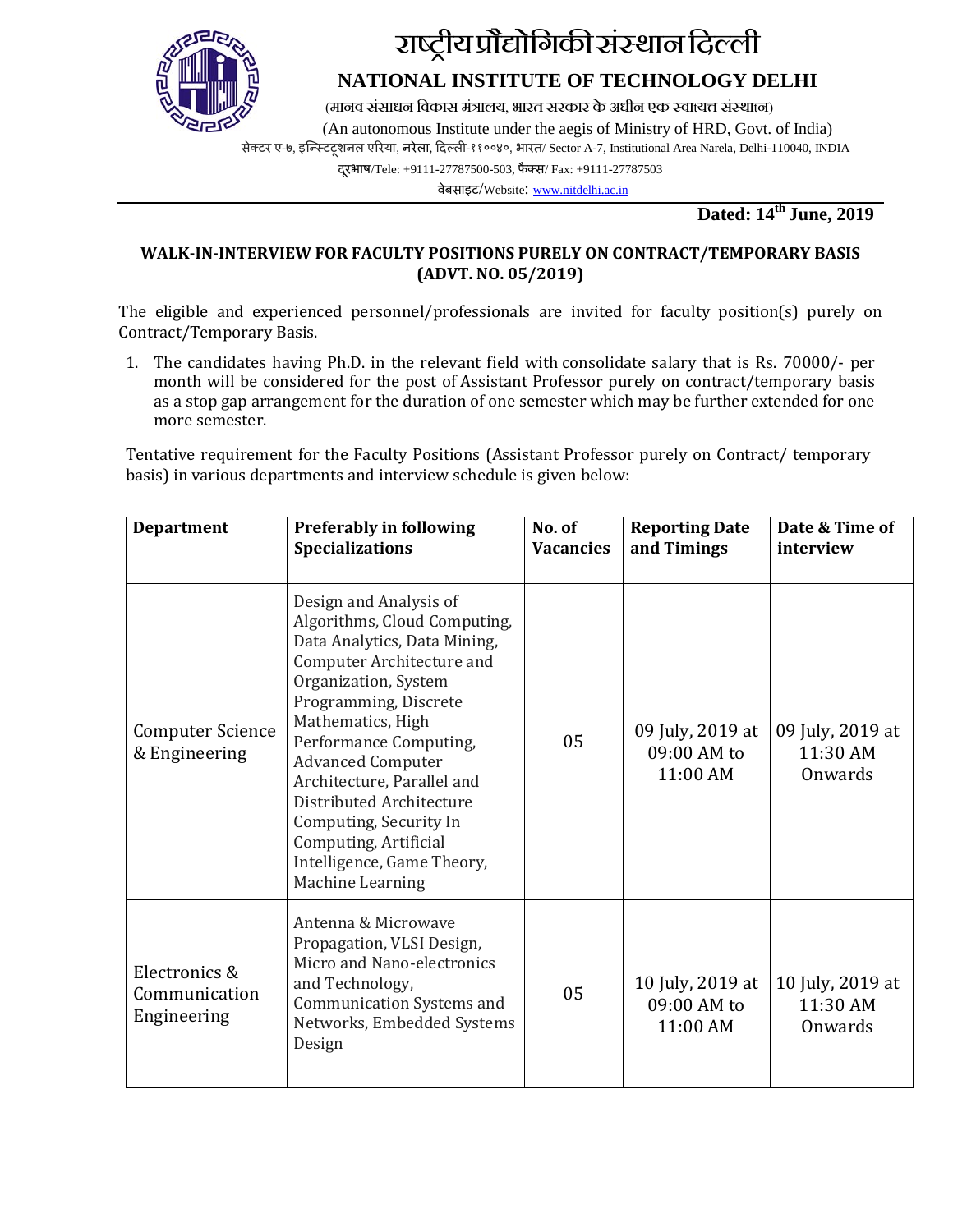| Electrical &<br>Electronics<br>Engineering       | Power Electronics and Drives.<br>Power Systems         | 03 | 11 July, 2019 at<br>09:00 AM to<br>11:00 AM | $ 11$ July, 2019 at<br>11:30 AM<br>Onwards |
|--------------------------------------------------|--------------------------------------------------------|----|---------------------------------------------|--------------------------------------------|
| Mechanical<br>Engineering                        | Manufacturing Engineering,<br><b>Mechanical Design</b> | 02 | 12 July, 2019 at<br>09:00 AM to<br>11:00 AM | 12 July, 2019<br>11:30 AM<br>Onwards       |
| <b>Applied Sciences</b><br>English (Linguistics) |                                                        | 02 | 13 July, 2019 at<br>09:00 AM to<br>11:00 AM | 13 July, 2019<br>11:30 AM<br>Onwards       |

The detail of educational qualification, eligibility etc. in respect of the above posts is as follows:-

### **Minimum Eligibility :**

### • **For Engineering Departments:**

Ph.D. in relevant discipline. First Division in all Degrees (UG and PG)

B. Tech. and M. Tech. in relevant discipline.

## • **For Applied Sciences Department (English):**

Ph.D. in English (Linguistics). First Division in all Degrees (UG and PG).

### **Instructions**

- Candidates have to bring duly filled application form along with one copy of bio-data, all the original certificates, one set of self attested photocopy of all certificates and two latest passport size color photographs on the scheduled date and time.
- 1. Vacancies indicated above are tentative and may vary.
- 2. The Institute reserves the right to not to fill up the positions, cancel the advertisement in whole or in part, without assigning any reason and the decision of the institute in this regard shall be final.
- 3. Candidates having following qualifications and experiences will be given preference:-
	- One or more degrees from NIRF (National Institute Ranking Framework) ranked Institutes/Universities.
	- Experience in NIRF (National Institute Ranking Framework) Institutes/Universities etc.
	- One Degree from Central Funded Technical Institutes (CFTIs).
- 4. No TA/DA shall be given for attending the interview.
- 5. Candidates reporting after reporting time will not be considered for interview.
- 6. Selected Candidate need to join immediately after result declaration.
- 7. Decision of the duly constituted selection committee will be final.
- **8. Application form is available at the institute website: www.nitdelhi.ac.in**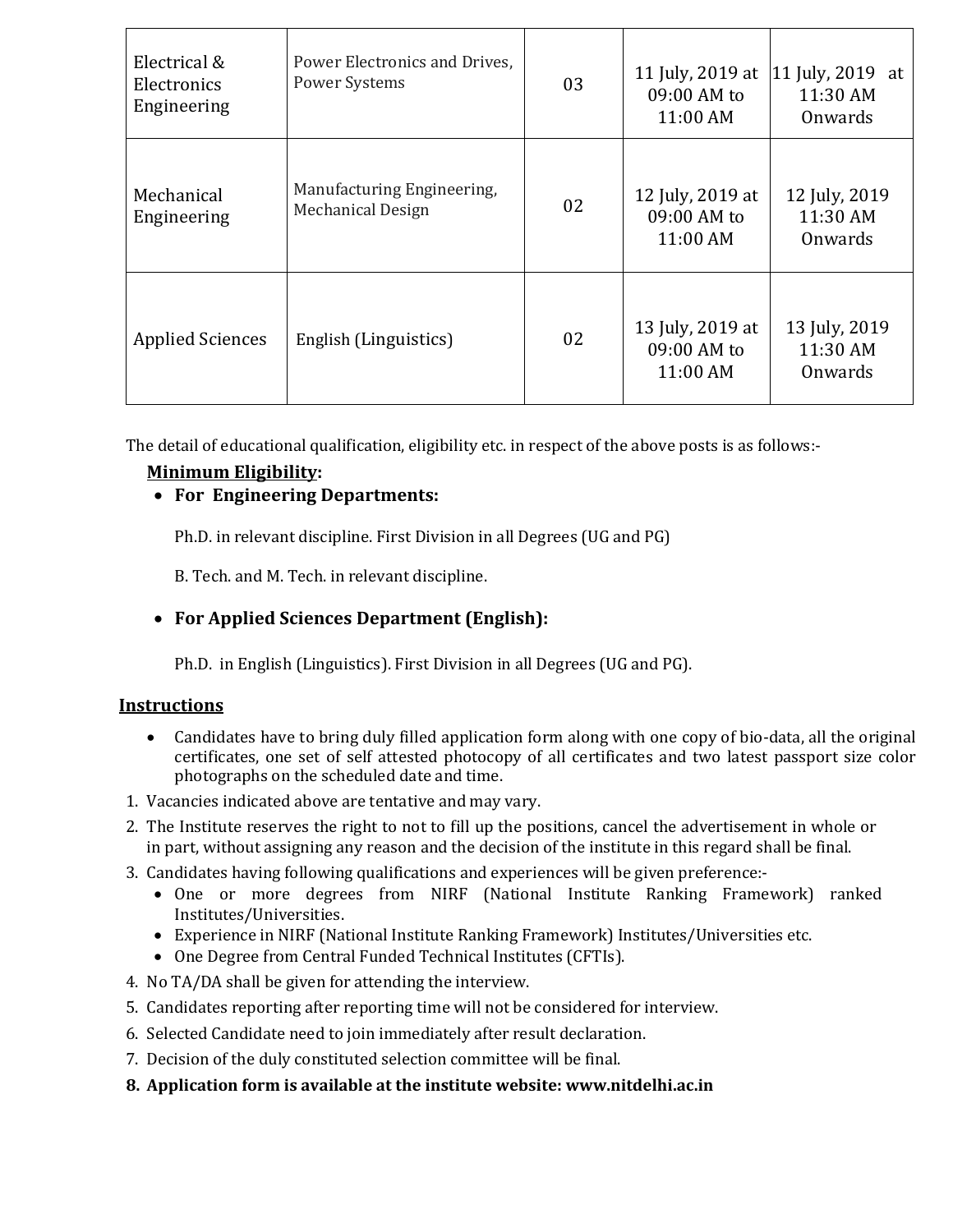

# राष्ट्रीयप्रोद्योगिकीसंस्थानदिल्ली **NATIONAL INSTITUTE OF TECHNOLOGY DELHI**

 $\Gamma$ 

٦

(मानव संसाधन िवकास मंत्रा, भारत सरकार के अधीन एक स्वtय� संस्थtन) **(An autonomous Institute under the aegis of Ministry of HRD, Govt. of India)**

सेक्टर ए-७, इन्स्टिटूशनल एरिया, नरेला, दिल्ली-११००४०, भारत/ Sector A-7, Institutional Area Narela, Delhi-110040, INDIA

दूरभाष/Tele: +9111-27787500-503, फैक्स/ Fax: +9111-27787503

वेबसाइट/Website[: www.nitdelhi.ac.in](http://www.nitdelhi.ac.in/)

| Note:- |                                                                                                                                      |                                                                                                                        |
|--------|--------------------------------------------------------------------------------------------------------------------------------------|------------------------------------------------------------------------------------------------------------------------|
| 1.     | Attested copies of all certificates/testimonials should be<br>attached. Originals will have to be shown at the time of<br>Interview. |                                                                                                                        |
|        |                                                                                                                                      |                                                                                                                        |
| 1.     |                                                                                                                                      |                                                                                                                        |
| 2.     | Name of Department                                                                                                                   | <u> 1986 - Johann Stein, fransk politik (d. 1986)</u>                                                                  |
| 3.     | Name in Full (in block letters)                                                                                                      | <u> : Andreas Andreas Andreas Andreas Andreas Andreas Andreas Andreas Andreas Andreas Andreas Andreas Andreas Andr</u> |
| 4.     | <b>Father's Name</b>                                                                                                                 |                                                                                                                        |
| 5.     | Nationality                                                                                                                          | <u> 1989 - Johann Barbara, martxa amerikan personal (h. 1989).</u>                                                     |
| 6.     | <b>Present Postal Address</b><br>(in block letters)                                                                                  |                                                                                                                        |
| 7.     | <b>Permanent Home Address</b>                                                                                                        |                                                                                                                        |
| 8.     | Tel. No. Landline(with STD code):<br>Mobile No.                                                                                      | <u> 1989 - Johann Stone, mars et al. (</u>                                                                             |
| 9.     | Email ID                                                                                                                             |                                                                                                                        |
|        | 10. Category (Gen/SC/ST/OBC)                                                                                                         | <u> 1989 - Johann John Stein, markin fan it ferskearre fan it ferskearre fan it ferskearre fan it ferskearre fan</u>   |
|        | 11. Marital Status                                                                                                                   |                                                                                                                        |
|        | 12. Date of Birth                                                                                                                    |                                                                                                                        |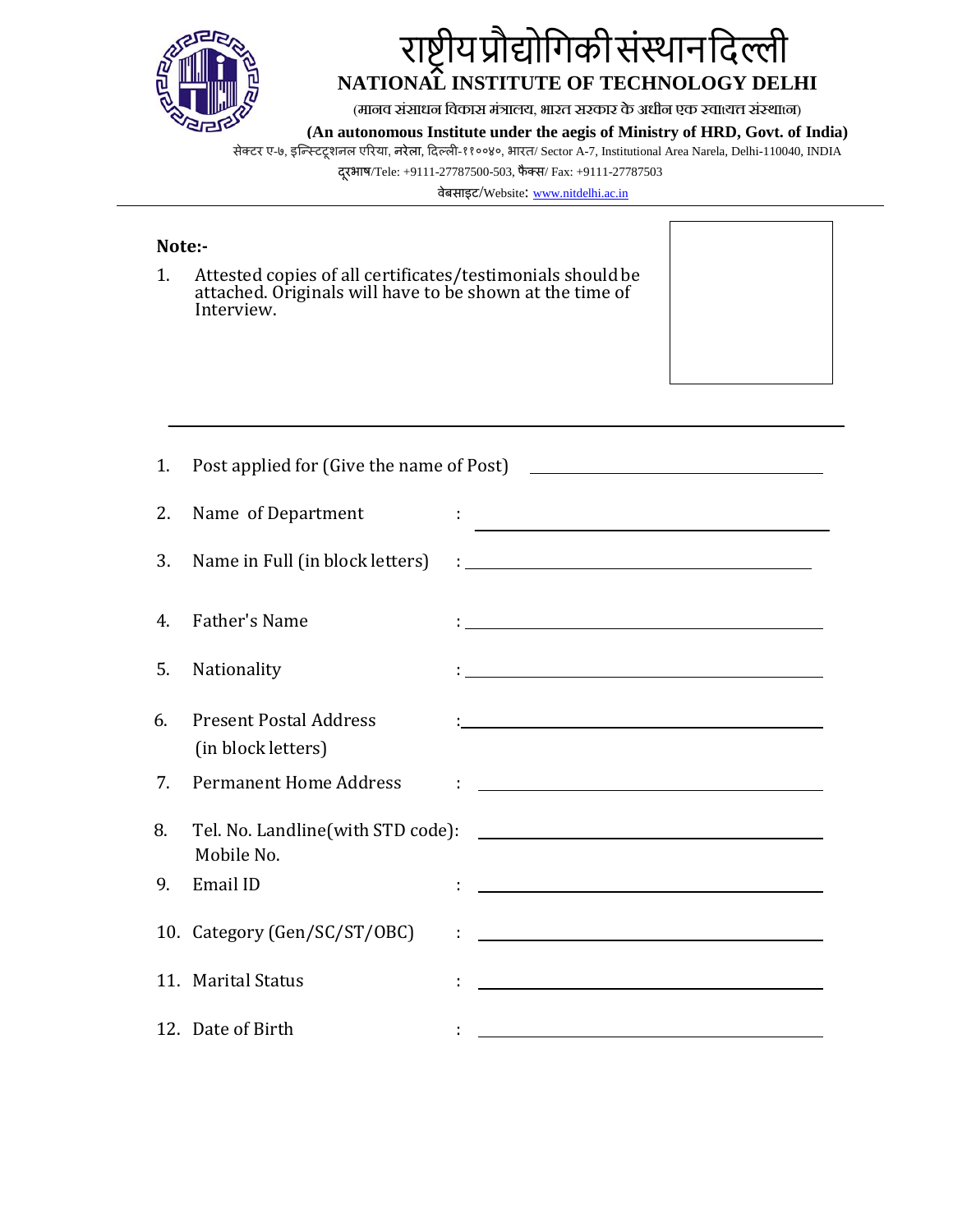### **13. Education qualifications (Starting with the highestdegree)**

| <b>Degree</b>                | <b>University</b><br>/Board | Year of  % age of marks<br>passing  obtained/CGPA | Division/Class | Subject $(s)$ /<br>Specialization |
|------------------------------|-----------------------------|---------------------------------------------------|----------------|-----------------------------------|
| Ph D                         |                             |                                                   |                |                                   |
| M Tech                       |                             |                                                   |                |                                   |
| M A                          |                             |                                                   |                |                                   |
| <b>B</b> Tech                |                             |                                                   |                |                                   |
| B A                          |                             |                                                   |                |                                   |
| Senior Secondary<br>$(10+2)$ |                             |                                                   |                |                                   |
| <b>High School</b>           |                             |                                                   |                |                                   |
| <b>Others</b>                |                             |                                                   |                |                                   |

### **14. Topic of research for Ph D**

### **15. Field of specialization**

### **16. List of all your previous employments in order (Most recentfirst)**

| Name of the<br>Employer | Designation of the Salary drawn at<br>post and duration the time of<br>of employment<br>period | leaving (Basic<br>Pay, Allowances<br>& Total) | <b>Brief</b><br>description of<br>duties | Reasons for<br>leaving |
|-------------------------|------------------------------------------------------------------------------------------------|-----------------------------------------------|------------------------------------------|------------------------|
|                         |                                                                                                |                                               |                                          |                        |

**17. Have you even been prosecuted, kept under detention or bound down, fined/convicted by a Court of Law for any offence or debarred/disqualified by any University, Public Service Commission from appearing at its examinations/selections? Is any case pending against you in any court of Law at the time of filling up of this application form? If the answer is "Yes", full particulars of the case, detention, fine, conviction, sentence etc. should be given on a separate sheet.**

**\_\_\_\_\_\_\_\_\_\_\_\_\_\_\_\_\_\_\_\_\_\_\_\_\_\_\_\_\_\_\_\_\_\_\_\_\_\_\_\_\_\_\_\_\_\_\_\_\_\_\_\_\_\_\_\_\_\_\_\_\_\_\_\_\_\_\_\_\_\_\_\_\_\_\_\_\_\_\_\_\_\_\_\_\_\_\_\_\_\_\_\_\_\_\_\_\_\_\_\_\_\_ \_\_\_\_\_\_\_\_\_\_\_\_\_\_\_\_\_\_\_\_\_\_\_\_\_\_\_\_\_\_\_\_\_\_\_\_\_\_\_\_\_\_\_\_\_\_\_\_\_\_\_\_\_\_\_\_\_\_\_\_\_\_\_\_\_\_\_\_\_\_\_\_\_\_\_\_\_\_\_\_\_\_\_\_\_\_\_\_\_\_\_\_\_\_\_\_\_\_\_\_\_\_**

**\_\_\_\_\_\_\_\_\_\_\_\_\_\_\_\_\_\_\_\_\_\_\_\_\_\_\_\_\_\_\_\_\_\_\_\_\_\_\_\_\_\_\_\_\_\_\_\_\_\_\_\_\_\_\_\_\_\_\_\_\_\_\_\_\_\_\_\_\_\_\_\_\_\_**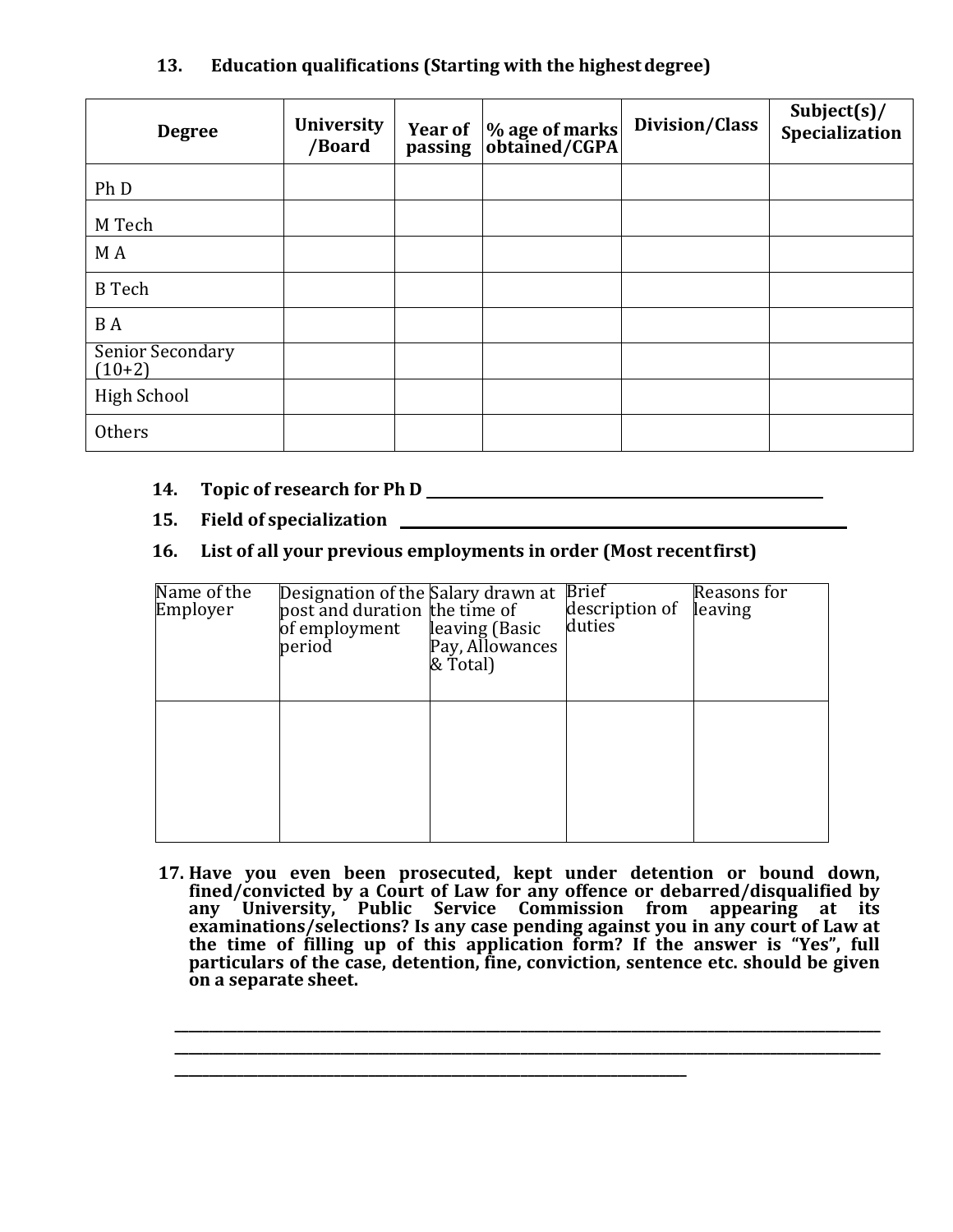### **18. Research activities undertaken (Specify total No. and attach list of Publication in the each category as per format given)**

### **(a) Publications in InternationalJournals**

| S.No. | Title of paper | $ Co-Author(s) $<br>if any | Name of the<br>Journal | Vol. &<br>Year | Pages |
|-------|----------------|----------------------------|------------------------|----------------|-------|
|       |                |                            |                        |                |       |

### **(b) Publications in NationalJournals**

| S.No. | Title of paper | $\left[\n \begin{array}{c}\n \text{Co-Author(s)} \\ \text{if any}\n \end{array}\n \right]$ | Name of the<br>Journal | Vol. &<br>Year | Pages |
|-------|----------------|--------------------------------------------------------------------------------------------|------------------------|----------------|-------|
|       |                |                                                                                            |                        |                |       |
|       |                |                                                                                            |                        |                |       |

### **(c) Papers accepted in International Conferences**

| S.No. | Title of paper | $\begin{bmatrix} \text{Co-author(s)}, \\ \text{if any} \end{bmatrix}$ | Name of the<br>Conference | Date &<br>Year |
|-------|----------------|-----------------------------------------------------------------------|---------------------------|----------------|
|       |                |                                                                       |                           |                |

# **(d) Papers accepted in National Conference**

| S.No. | Title of paper | $\begin{vmatrix} \text{Co-author(s)} \\ \text{if any} \end{vmatrix}$ | Name of the<br>Conference | Date &<br>Year |
|-------|----------------|----------------------------------------------------------------------|---------------------------|----------------|
|       |                |                                                                      |                           |                |

### **(e) Details of M Tech students guided**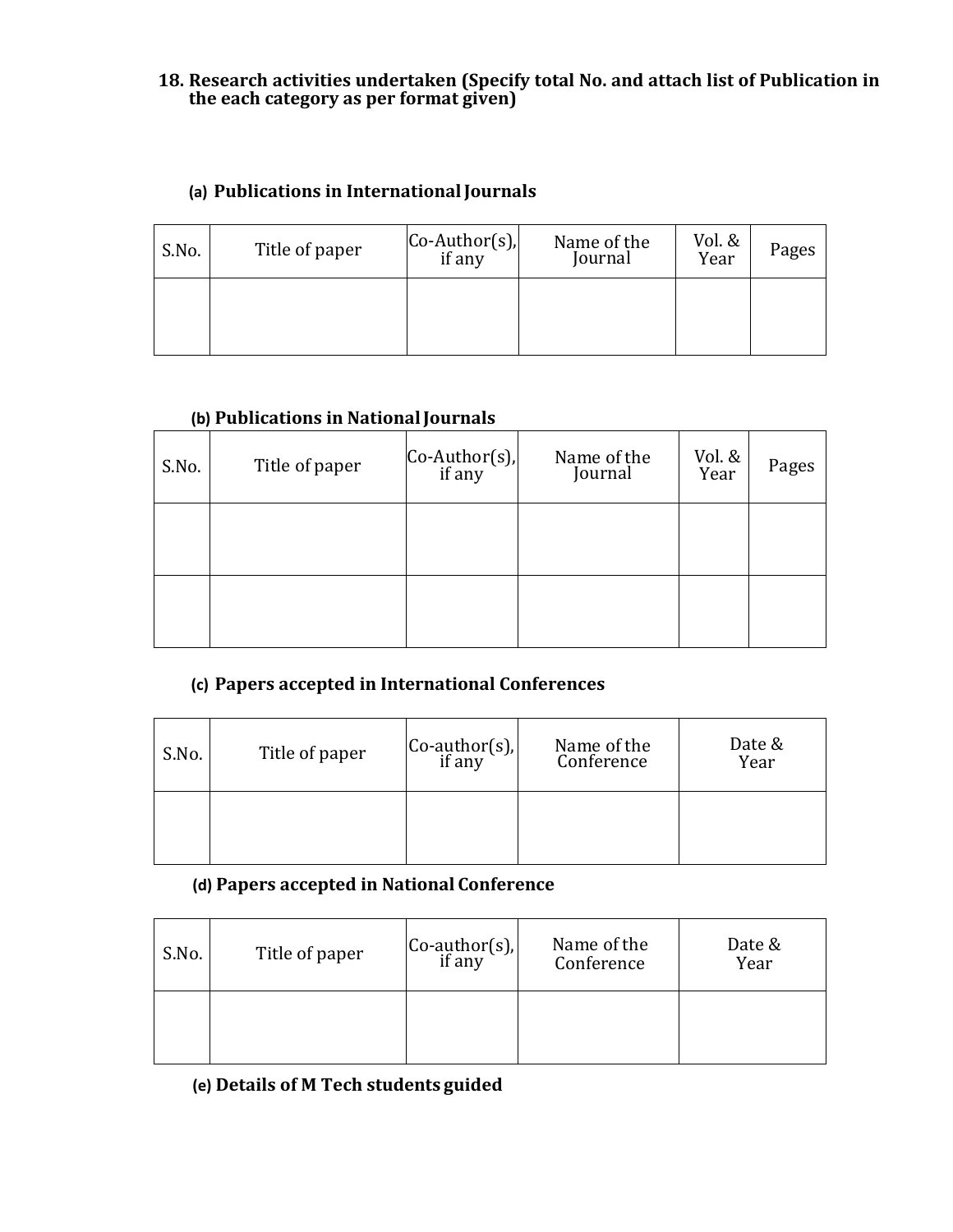| S.No. | Name of Student | Year | Title of the Dissertation |
|-------|-----------------|------|---------------------------|
|       |                 |      |                           |

# **(f) Details of Ph D Students guided**

| S.No. | Name of Student | Year | Title of the Dissertation |
|-------|-----------------|------|---------------------------|
|       |                 |      |                           |

## **(g) Patents registered/filed (with registration No. &date)**

| S.No. | Name of Student | Year | Title of the Dissertation |
|-------|-----------------|------|---------------------------|
|       |                 |      |                           |

### **19. Books/Monographs written**

| S.No. | Name of book/<br>monograph | Name of<br>Co-author, | Year of<br>Publicati | Publisher with<br>address |
|-------|----------------------------|-----------------------|----------------------|---------------------------|
|       |                            |                       |                      |                           |
|       |                            |                       |                      |                           |
|       |                            |                       |                      |                           |

### **20. Consultancy work**

| Period | Organization | Nature of Work | Co-consultant, if<br>any |
|--------|--------------|----------------|--------------------------|
|        |              |                |                          |
|        |              |                |                          |
|        |              |                |                          |
|        |              |                |                          |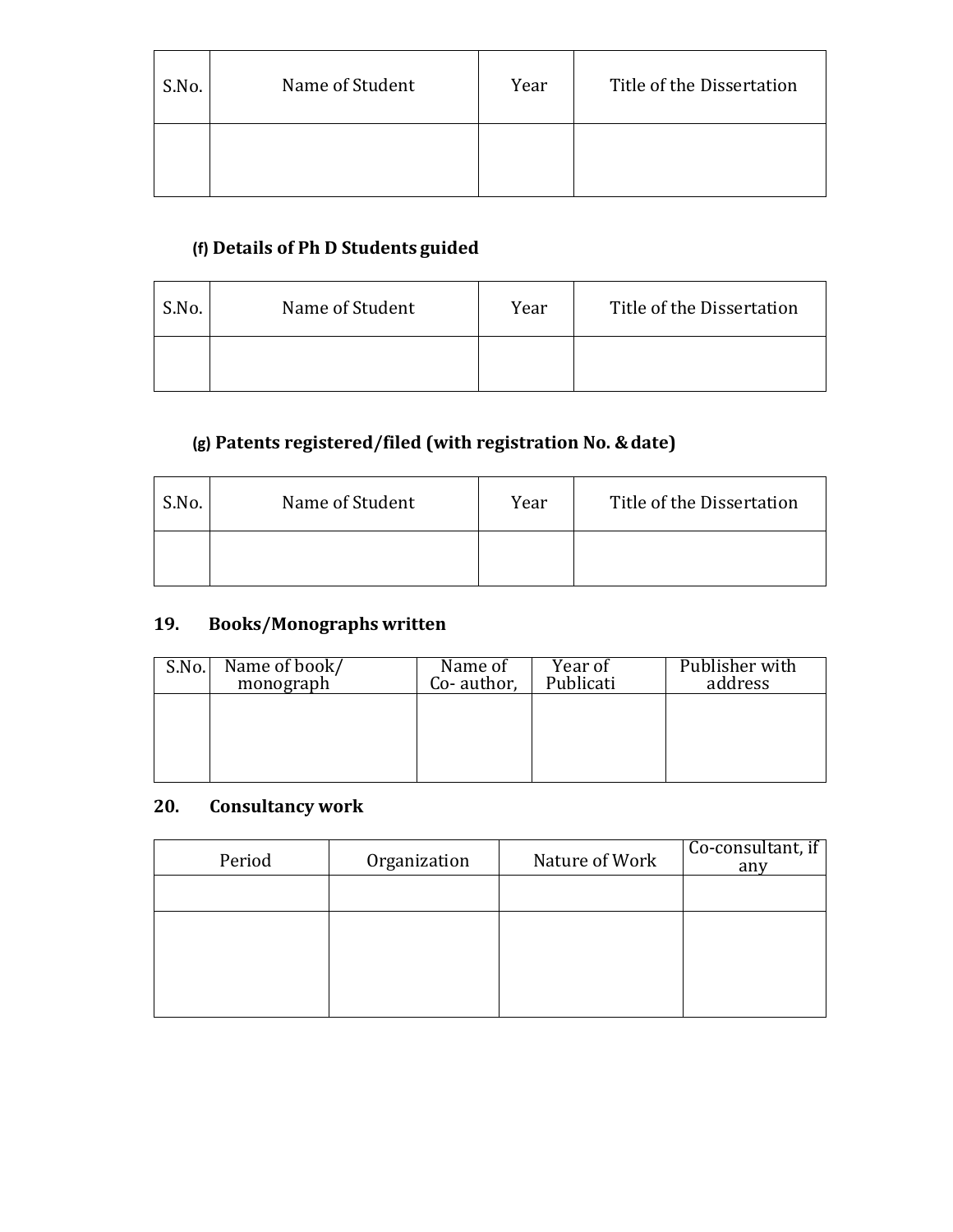|       |      |    |                       |                 |                    | No. of Participants |
|-------|------|----|-----------------------|-----------------|--------------------|---------------------|
| S.No. | From | To | Name of the<br>course | Sponsored<br>by | From<br>institutes | From<br>Industry    |
|       |      |    |                       |                 |                    |                     |
|       |      |    |                       |                 |                    |                     |
|       |      |    |                       |                 |                    |                     |
|       |      |    |                       |                 |                    |                     |

## **21. Seminars/Short Term Courses/Summer Schools/Winter Schoolsorganized**

### **22. Seminars/Short Term Courses/Summer Schools/Winter Schoolsattended**

| S.No. | From | To | Institute/Industry Sponsored by | Name of the<br>course |
|-------|------|----|---------------------------------|-----------------------|
|       |      |    |                                 |                       |
|       |      |    |                                 |                       |
|       |      |    |                                 |                       |
|       |      |    |                                 |                       |

### **23. Sponsored Projects undertaken**

| Sponsoring<br>Agency | Title of<br>the<br>Project | Area | Period | Amount<br>of grant | Whether<br>completed | Accomplishment |
|----------------------|----------------------------|------|--------|--------------------|----------------------|----------------|
|                      |                            |      |        |                    |                      |                |

## **24. Membership of Professional Bodies**

(i)

(ii)

# **25. Membership of University/InstituteBodies**

- (i)
- (ii)